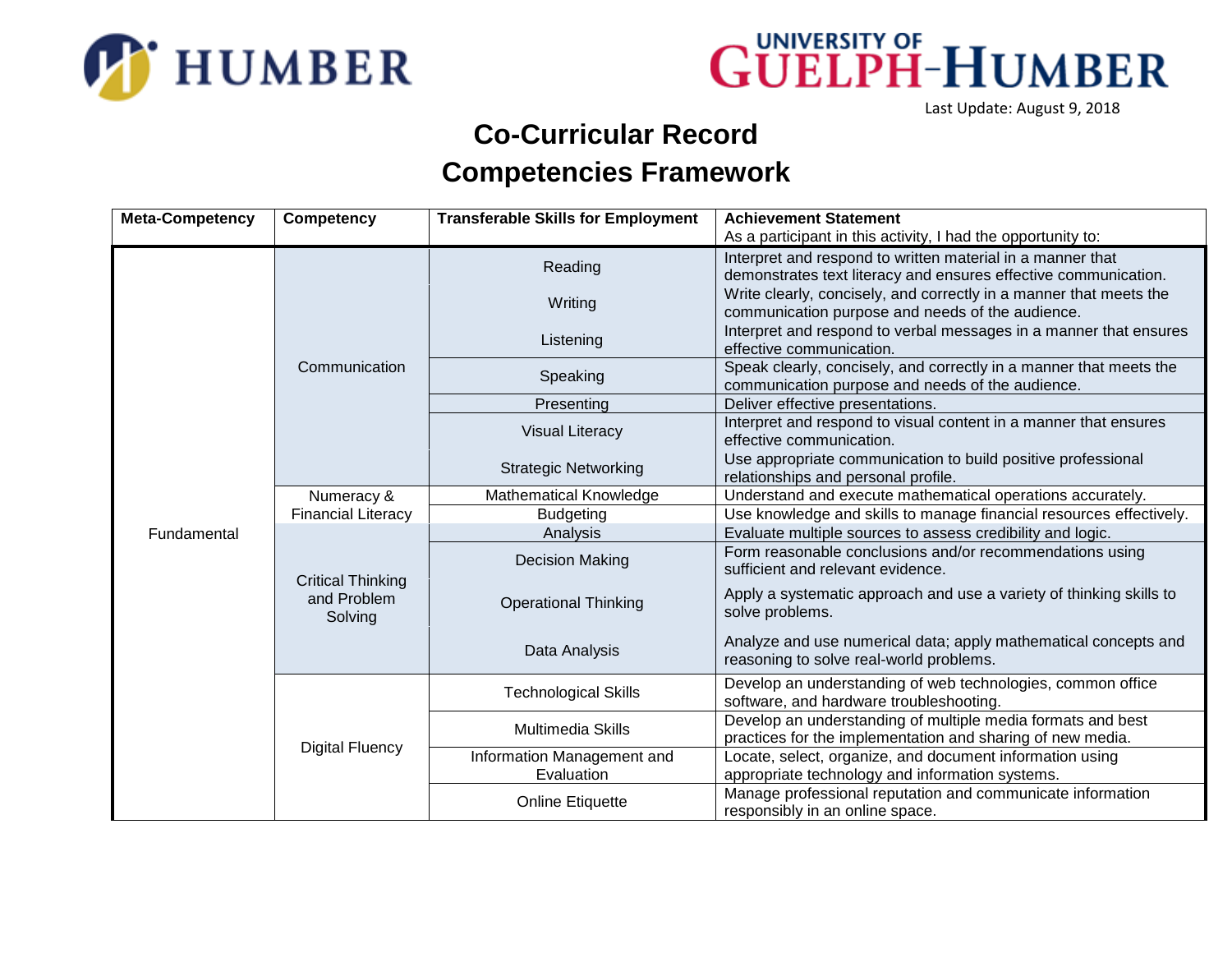

## **GÜELPH-HUMBER**  $I$  act Undato: August 0, 2019

|               |                              |                                       | Last Opuale. August 9, 2016                                                                                                                                                                                                                                            |
|---------------|------------------------------|---------------------------------------|------------------------------------------------------------------------------------------------------------------------------------------------------------------------------------------------------------------------------------------------------------------------|
|               | Creativity and<br>Innovation | <b>Systems Thinking</b>               | Analyze a problem by understanding the interconnectedness of the<br>groups and issues involved.                                                                                                                                                                        |
|               |                              | Design Thinking                       | Solve a complex problem creatively by defining, researching,<br>thinking, piloting and assessing.                                                                                                                                                                      |
|               |                              | <b>Strategic Thinking</b>             | Recognize an opportunity, identify challenges and multiple points of<br>view; develop a plan of action.                                                                                                                                                                |
|               |                              | Innovative Thinking                   | Formulate new ideas, create new forms of expression, leverage<br>potential and imagine new possibilities.                                                                                                                                                              |
| Personal      | Professionalism              | Positive Attitude & Behaviours        | Demonstrate confidence, respectful communication, gratitude,<br>optimism, positivity, and resiliency when approaching work.                                                                                                                                            |
|               |                              | Personal & Professional Management    | Demonstrate professional behaviour within the work environment<br>and set goals and priorities to balance work and personal life.                                                                                                                                      |
|               |                              | Growth & Development                  | Assess, critique, and improve the quality of work, demonstrate ability<br>to accept and implement feedback in a meaningful way.                                                                                                                                        |
|               | Resourcefulness              | Initiative & Self-Direction           | Carry out a project from start to finish, take the lead or offer support<br>when appropriate, contribute by sharing knowledge and expertise,<br>be innovative and resourceful by identifying and suggesting<br>alternative ways to achieve goals and get the job done. |
|               |                              | <b>Adaptability &amp; Flexibility</b> | Cope with uncertainty, learn from mistakes, adapt to changing<br>requirements and information, proactively manage change, be open<br>to and supportive of the thoughts, opinions, and contributions of<br>others.                                                      |
|               |                              | Problem-Solving                       | Select and use appropriate tools and technologies to complete a<br>task, apply logic in solving problems, and creatively find alternative<br>pathways to solve problems.                                                                                               |
|               | Responsibility               | Accountability                        | Demonstrate commitment to the role, dependability, ownership for<br>actions, responsible use of time and resources, ability to assess,<br>weigh, and manage risk.                                                                                                      |
|               |                              | Ethics and Integrity                  | Approach situations with honesty, integrity, and personal ethics,<br>demonstrate consistency with legal and professional codes of ethics,<br>recognize and respect people's diversity, individual differences, and<br>perspectives.                                    |
| Interpersonal | Relationship<br>Management   | <b>Managing Conflict</b>              | Identify sources of conflict and initiate de-escalation strategies to<br>overcome differences of opinion within a group or two individuals.                                                                                                                            |
|               |                              | <b>Meaningful Relationships</b>       | Develop mutually rewarding relationships with peers and colleagues.                                                                                                                                                                                                    |
|               |                              | Teambuilding                          | Create and implement activities, communication strategies, and<br>actions to develop group cohesion and collaboration.                                                                                                                                                 |
|               | Leadership                   | <b>Team Coordination</b>              | Delegate work to peers or other individuals to encourage and<br>motivate the group to effectively work together.                                                                                                                                                       |